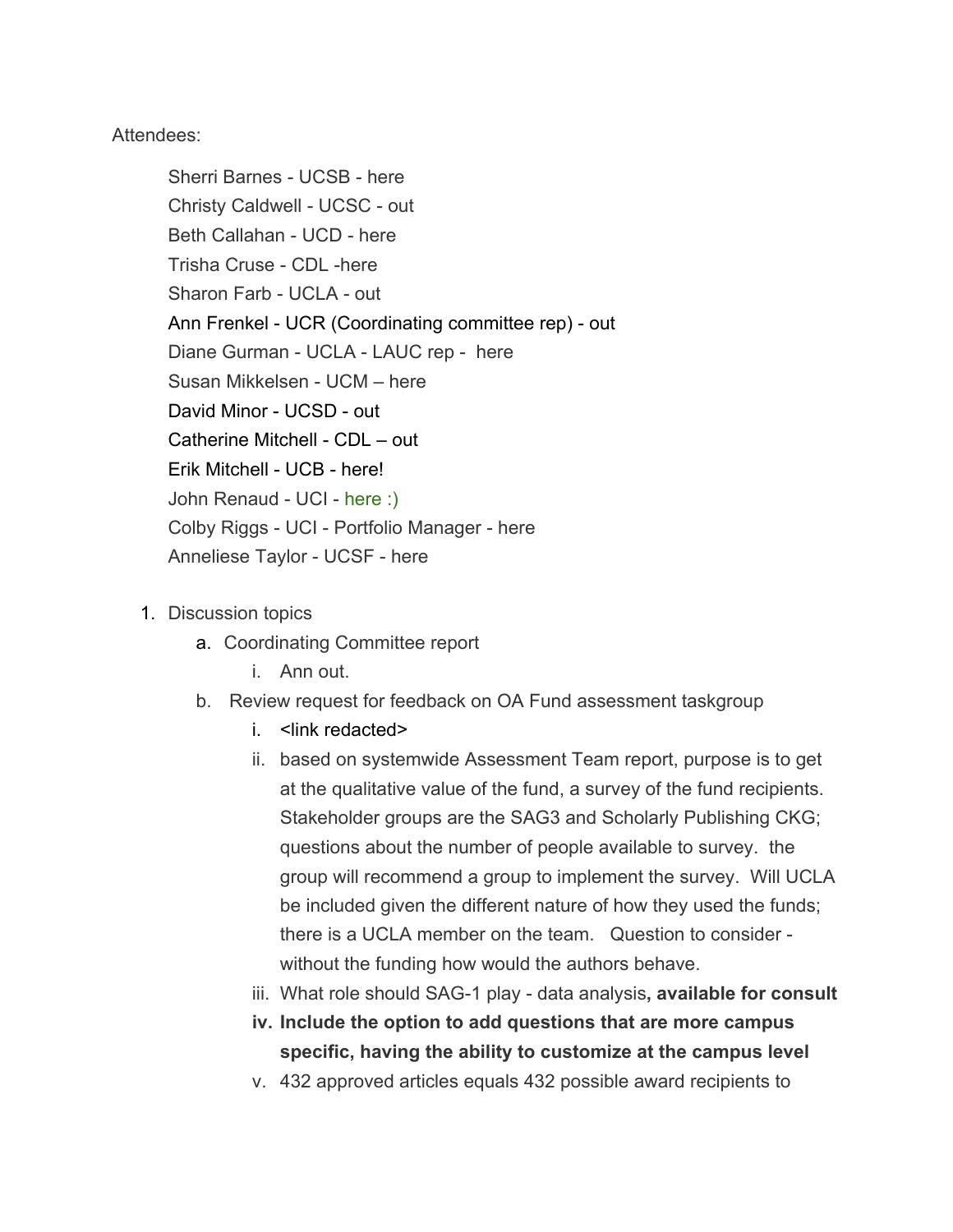survey, with some duplication. Most award recipients came from health and life sciences; half off all applications, then physical sciences and engineering, social sciences, ethnic studies

- **vi. additional questions: Suggest question around non-adoption: if you had not published in an OA journal before, why did you choose to now;**
- vii. **How does the OA Policy make some of this moot** what is the value of these questions, what will the landscape of OA be at UC given the new policy?
- viii. Call for other SAG members to join the team; **recommendation for SP CKG members to be invited to join the team**
- c. Review of SAG1 Workplan sub-group effort
	- i. Review new workplan https://wiki.library.ucsf.edu/display/UCLSAG1/Table+2+- +Portfolio+-++Assess+and+Monitor
	- ii. team met Wednesday and reviewed goals from last year; new COUL priorities; and what activities should be adopted this year; charge to day to vet and agree with goals; goals 8-10 were active on, less active on schol comm issues. Only COUL shared ILS wasn't adopted.
	- iii. Suggestion to develop a small group to explore the viability of goal 4 - stakeholder document/community. Who is it we need to be thinking about with re: to schol comm, potentially including folks outside the traditional library structure. Diane offered to participate in the small group, along with Trisha and Erik
	- **iv. Action item - folks should look at document prior to the next meeting**
	- v. Goal 3 working group proposed mechanism and implementation for communication. Beth will work with a small group on this. John volunteered. Expects to have something for the group to review in two meetings, by December meeting.
	- vi. Need to take a good look at UL's Strategic Agenda for Shared Data Curation priority for shared data services. Need to understand and put in context with our workplan. **Action item - to review and be**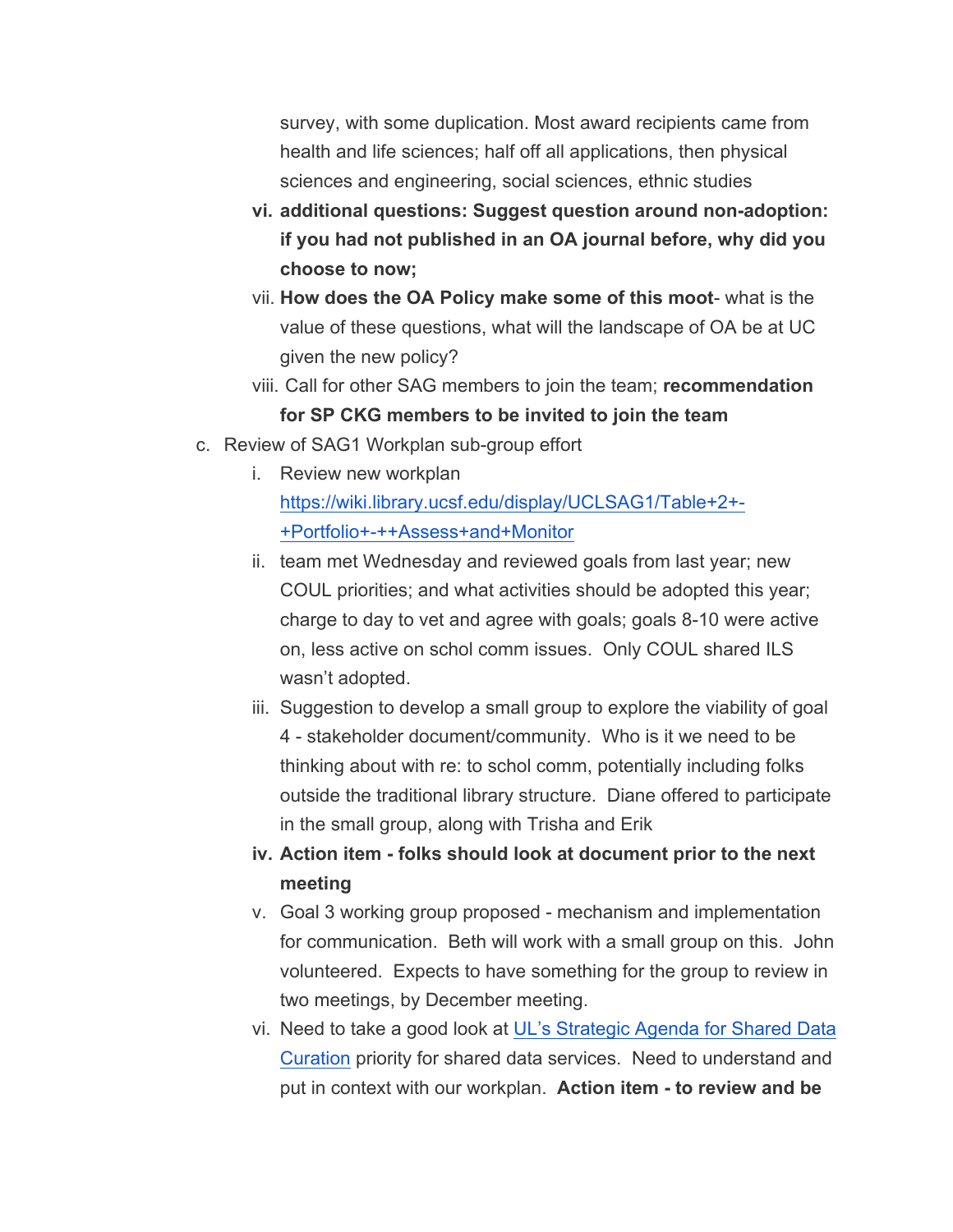## **prepared to comment on at the next meeting, 11/7**.

- vii. Review Team Basics document
	- 1. https://docs.google.com/a/berkeley.edu/document/d/1S\_jyZ6 SdbnLPKMV1Ql2JB5xqJM9rMZ9
		- sDrxzNAcdLY/edit#heading=h.gjdgxs
- viii.Input needed:
	- 1. Do the goals seem on target? In line with CoUL priorities?
	- 2. For each goal, are there ideas around activities/producibles that we should take up, remove, prioritize?
	- 3. Next steps agreement, distribution, implementation
	- 4. From an email from David (passed on from Rosalie Lack): Timeline for sharing workplan: due week of Oct 27.
	- 5. Suggestions
		- a. small working group 3 things to accomplish by end of year (2,3,5)
		- b. Small group pick up goal 4 (Diane, Trish, Erik) and create document for review by SAG1
- d. (Noon) Open discussion with Lisa Schiff on Orcid and implementation on campuses
	- i. Background Systemwide ORCID wasn't a priority; SAG can help promote and support on campuses
	- ii. Lisa: technical lead in eScholarship, co-chair and long-time member of ORCID business steering group
	- iii. registry of persistent IDs for scholars, driven by all stakeholders across the disciplines are involved in use and governance, free for individuals. member orgs can create profiles for members at the institutions; variety of costs 5,000-20,000
	- iv. what member orgs are doing: publishers, funders, research organizations. for manuscript submissions, research institutes; integrated into Vivo; helping graduate students manage IP, HUB Zero at Purdue
	- v. UC ORCID memberships history: COUL discussed consortial membership, Dec. Presented at UCOLAS in Feb. No interest in consortial membership - UCLA joined, has DRUPAL module; CDL